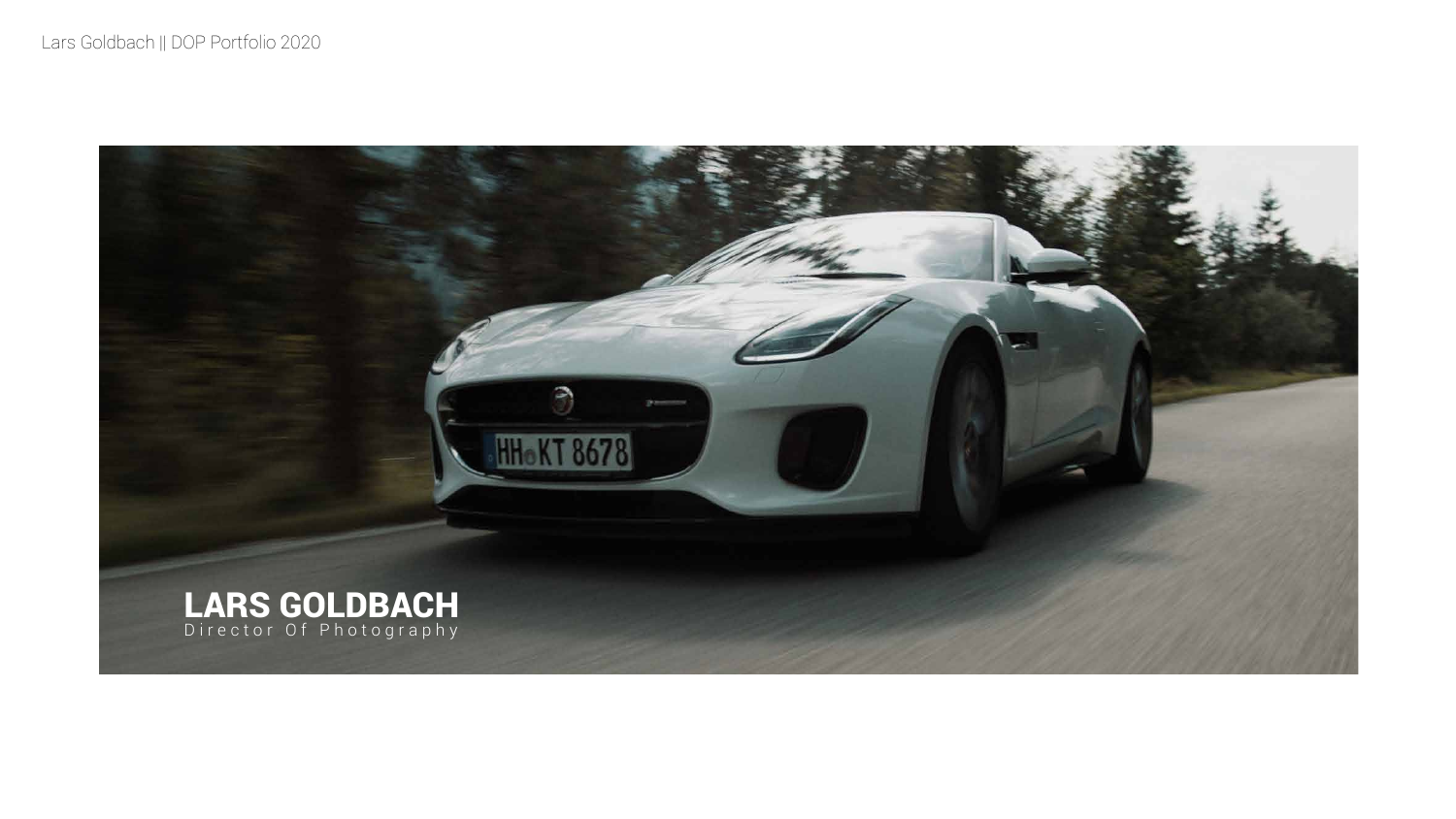## ABOUT ME

I'm a Berlin based DOP and MōVI operator.

Started 2007, my interests evolved from stills photography to moving picture and camera technology which led into developing a passion for cinematography and gimbal systems.

Since 2016 I am privileged as a fulltime freelancer.

 I collected a variety of experiences with full-size cinema cameras (RED Epic Dragon, RED Scarlet W, RED Gemini, RED Monstro, Arri Alexa Mini, Arri Amira) as well as high-end professional cinema glass. (Cooke, Angieneux, Atlas Orion, Zeiss etc.)

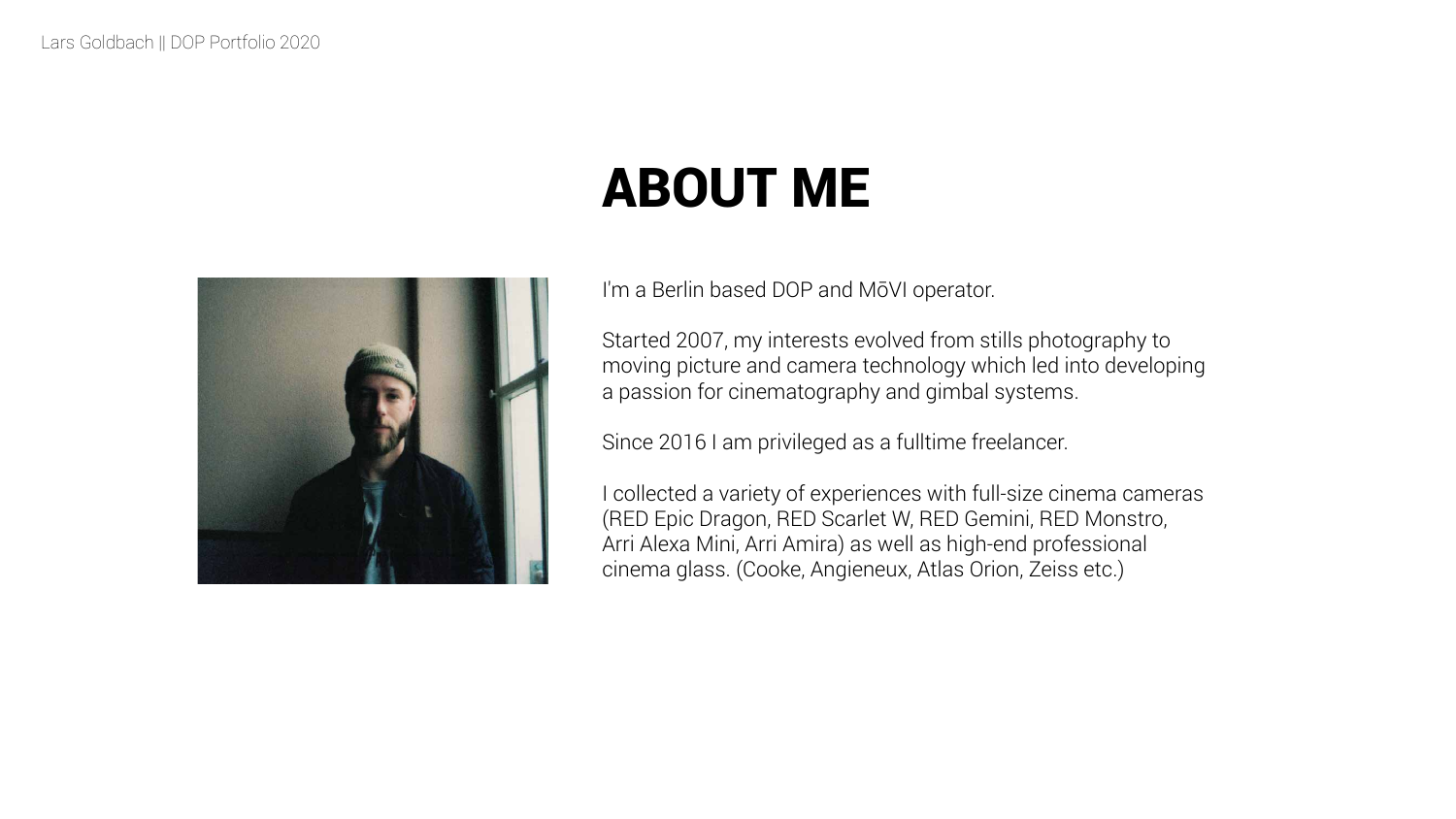

### Esselle (2020) Freeletics Journey MATS (2019)

Production Company: nobodyreadsthetext\_ Director: Katharina Hingst



Production Company: New Moon Productions Director: Guillaume D. Champeau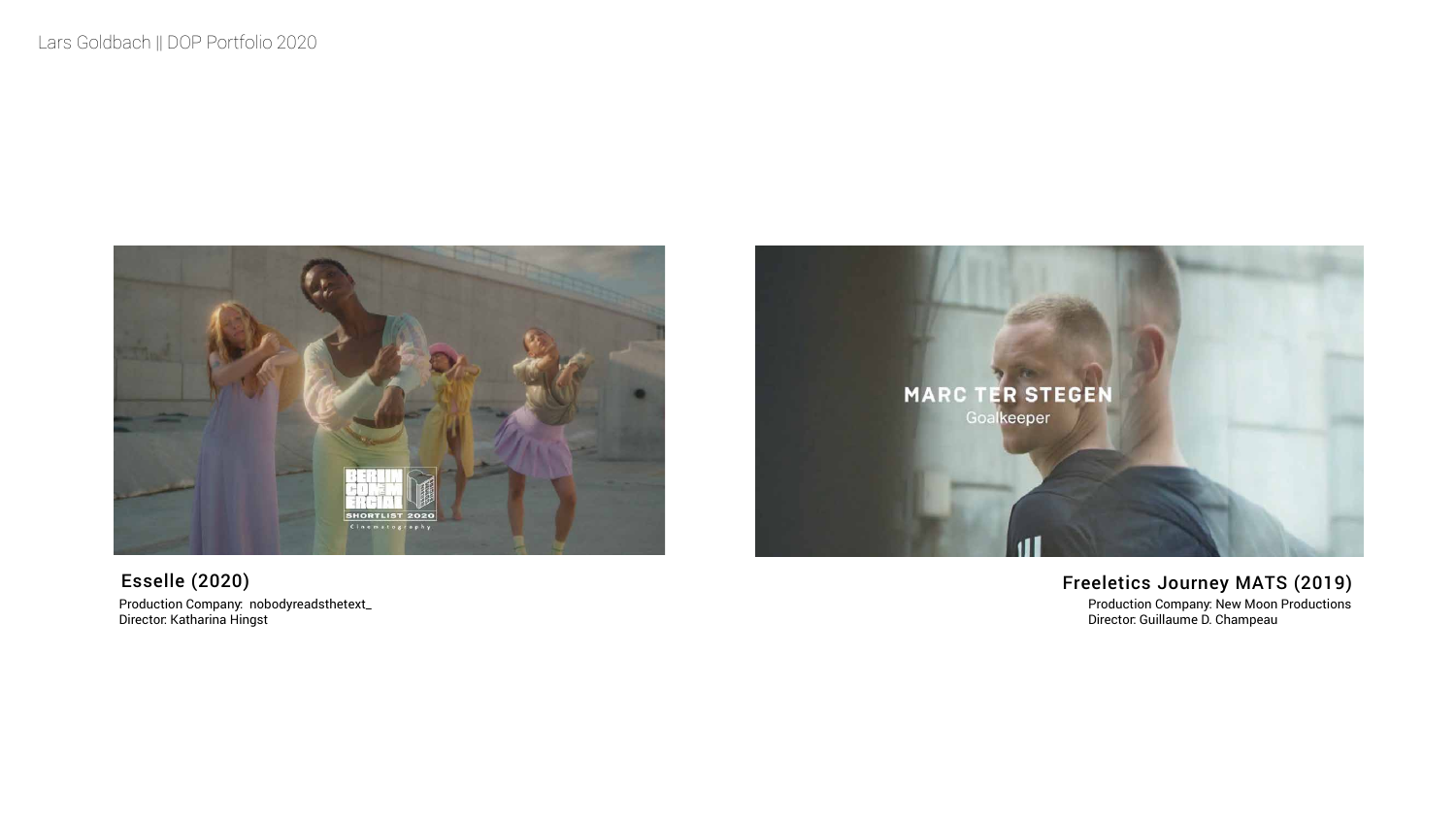### $\mathbf{R}$  H(F $($ )

Production Company: L**KG** Director: Nikita Lünnemann

### Fewjar -  $D(202)$

Production Company: self produced Director: Jakob Joiko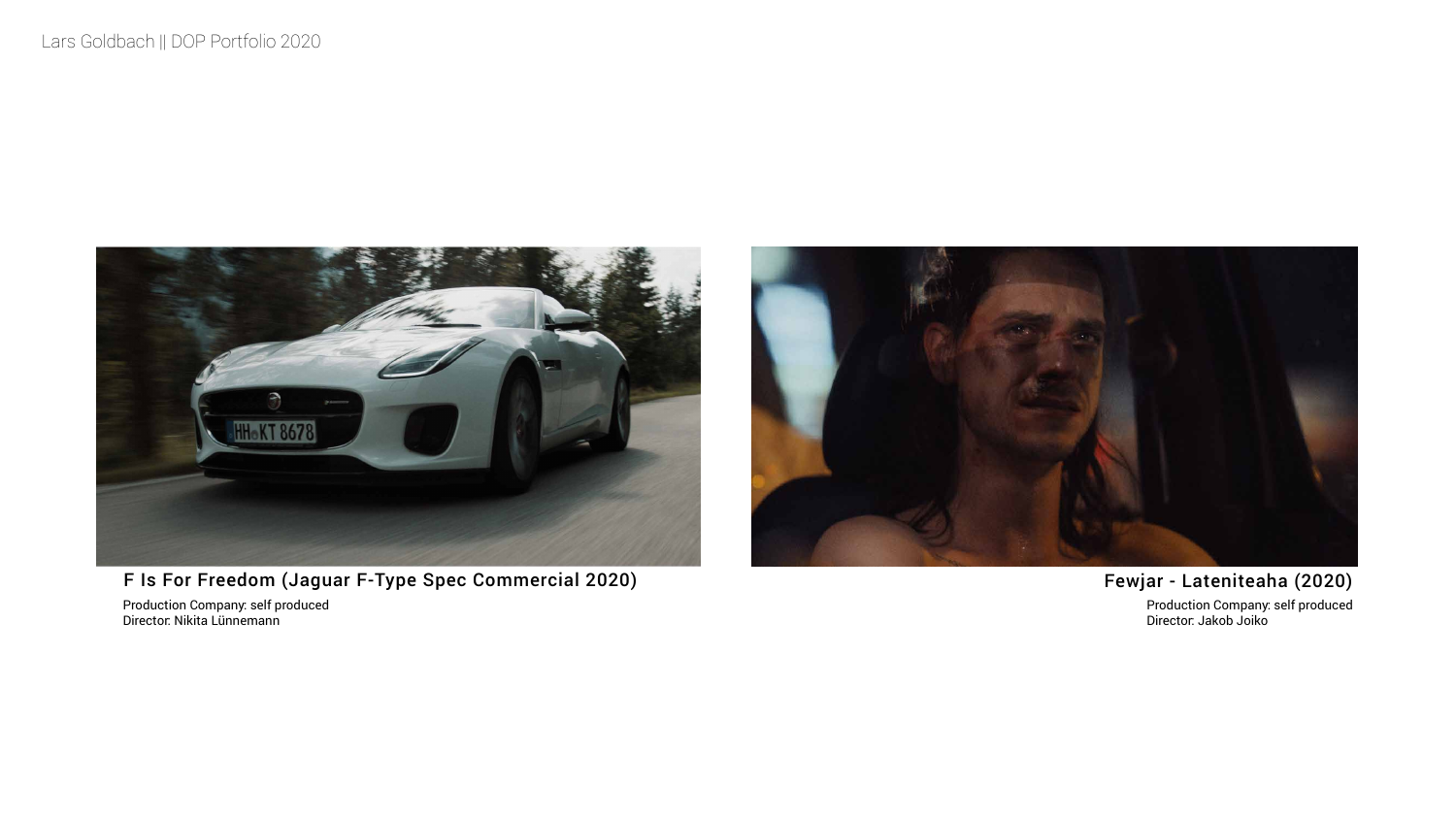

### Jamule "Ich Hol' Dich Ab" (2020) Deutsche Bahn - Digitale Schiene (2018)

Production Company: self produced Director: Minh Duon Tuan Kieu



Production Company: Parasol Island Director: Nikita Lünnemann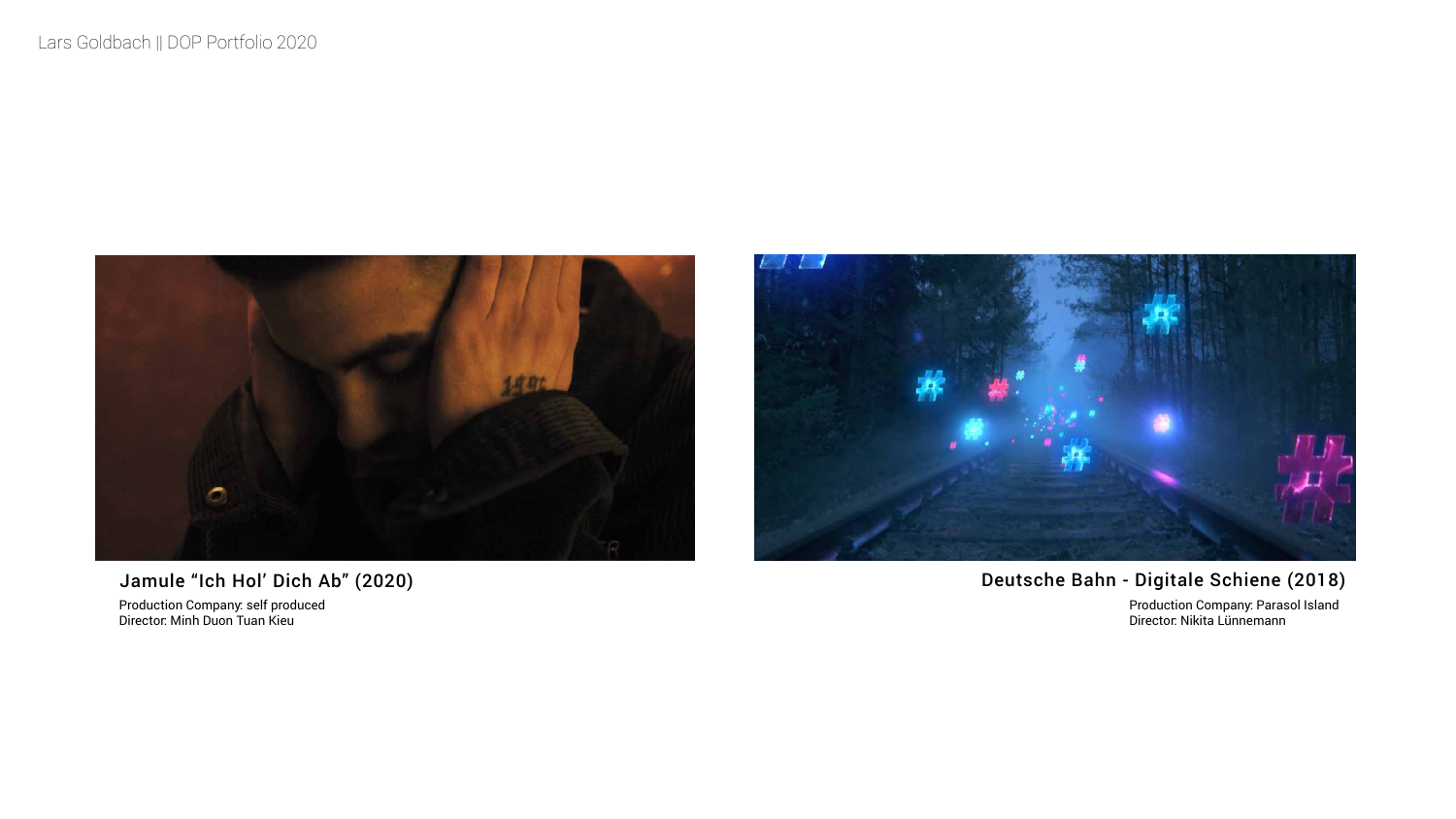

### Monogram (Louis Vuitton Spec Commercial 2020) xouxou Basic/Modular (2019)

Production Company: nobodyreadsthetext\_ Director: Milana Murzo

Production Company: self produced Director: Lars Goldbach

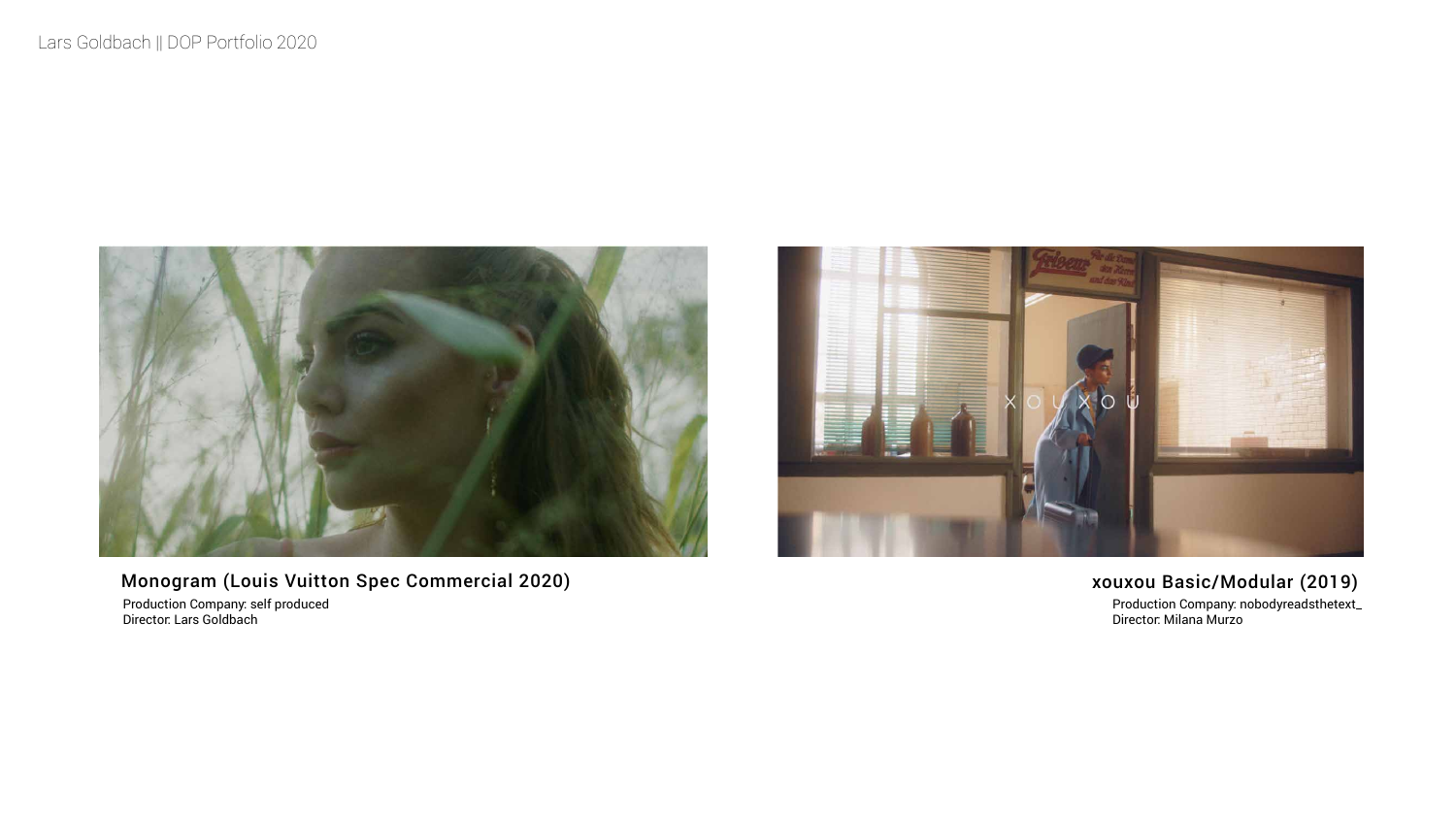

### Polaroid OneStep+ (2018) Mjam x Jö (2020)

Production Company: acte tm Director: Philipp Groth



Production Company: nobodyreadsthetext\_ Director: Milana Murzo